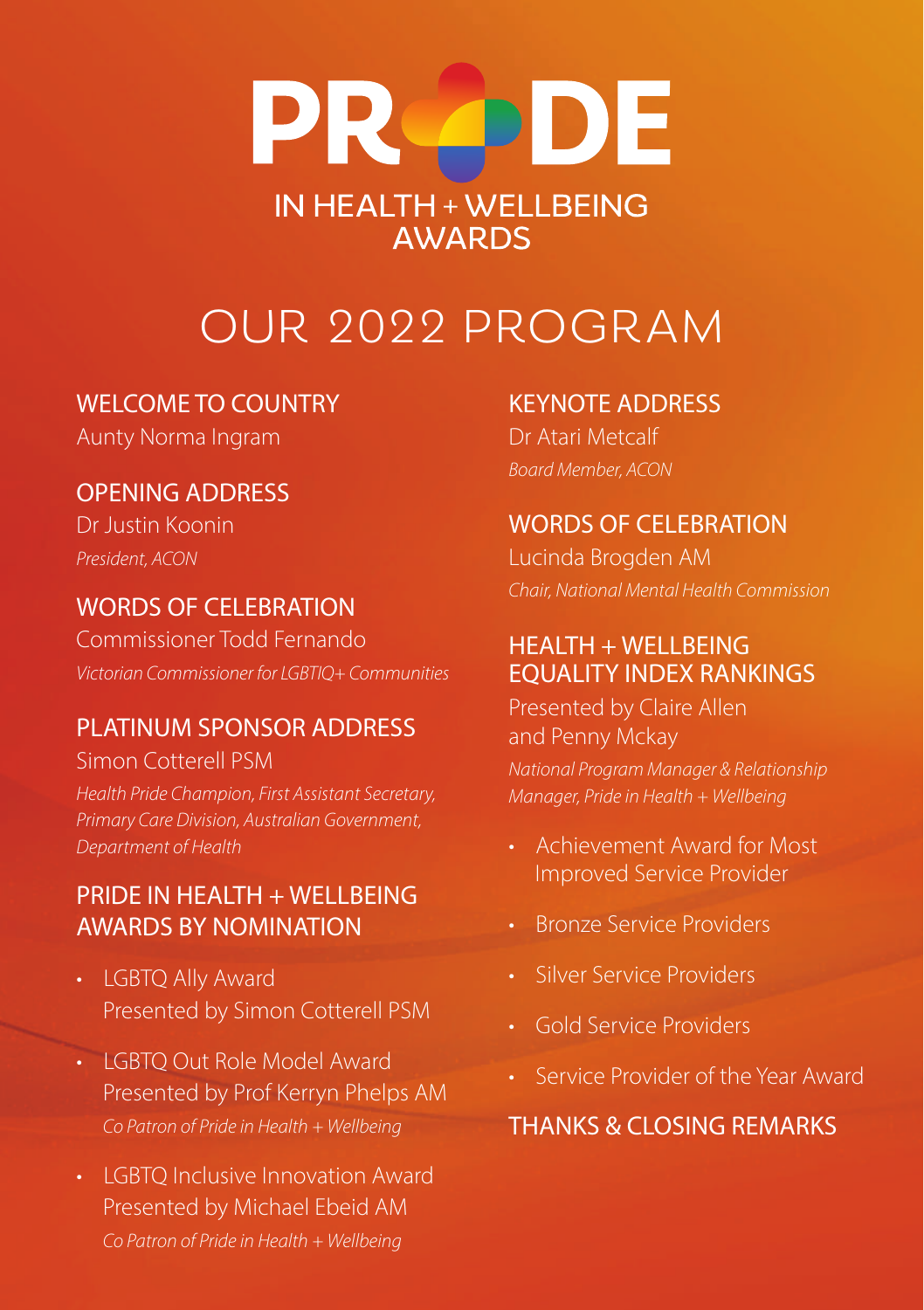

## ABOUT OUR MC



Mon Schafter (they/them) is a Walkley Award winning journalist and presenter who leads the content for ABCQueer – the ABC's home of stories and advice for young LGBTQIA+ Australians. Mon is a co-host of the Mardi Gras Parade on ABC TV and has told countless stories for the 7.30 program and Hungry Beast. Mon also hosts the ABC podcast Innies + Outies, featuring uniquely Australian stories about coming out or staying in.

Mon is also a Board Director of Twenty10, a non-profit

organisation that supports young LGBTQIA+ people in NSW, and in 2020, was named as one of Australia's Outstanding 50 LGBTQI+ Leaders in the 'Out50' report.

## ABOUT OUR KEYNOTE SPEAKER



Dr Atari Metcalf (he/them) is a transmasculine identified medical practitioner and Board Director of ACON. He is currently undertaking specialist training in General Practice and holds a Doctor of Medicine (MD) from the University of Notre Dame Sydney, where he graduated with Distinction and first place in Population and Public Health.

In 2016 he received a National LiFE Award for his contributions to LGBTQ Suicide Prevention Research and remains actively involved in research and advocacy

projects alongside clinical practice today. Atari co-founded GenderQ, WA's first trans youth peer support project in the early 2000's and, prior to joining ACON, served as Co-Chair of LGBTQ youth homelessness service, Twenty10 incorporating GLCS.